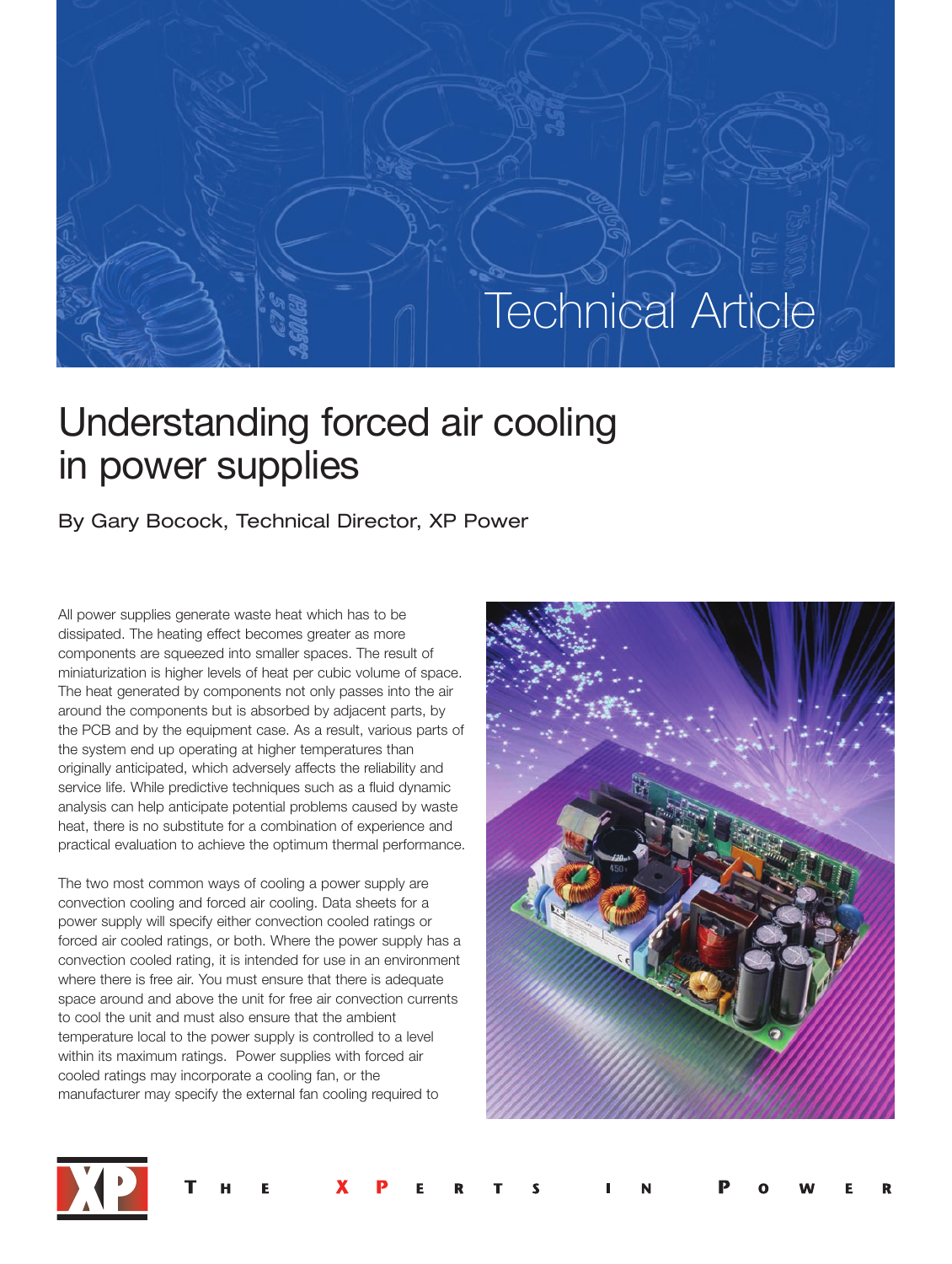operate the unit at maximum load and ambient temperature. You should study power supply data sheets carefully early on in the design to decide if external cooling is needed.

The main difference between convection and force-cooled products is in the power density delivered for a given efficiency. Convection cooled products typically offer a lower power density than force cooled products, meaning that they occupy a larger volume. For example, a power supply on a 3" x 5" industry standard footprint may have a convection rating of 100W while the force cooled version may have a rating as high as 200W. The use of fans is growing, as more applications put increasing emphasis on achieving the best possible power density.

#### **Forced cooling**

Force-cooled products with integral cooling fans are relatively easy to implement in a design – it is a simple matter of ensuring that the maximum specified ambient temperature is not exceeded for a given load rating, and that the intake and exhaust areas are not obstructed. Where you need external cooling, it has to be adequate, as increased temperature can have knock-on effects on the reliability and lifetime of the power supply and the system. The amount of cooling needed is application-specific and dependent on the ambient temperature, applied load and physical location with respect to the cooling fan and other system assemblies.

Typically, power supplies that require you to provide forced air cooling will specify a minimum required airflow. This is usually for operation at 100% of the power rating at the maximum ambient temperature allowed. The required airflow is often specified in Cubic Feet per Minute (CFM), which is also the common rating method for cooling fans. The effectiveness of cooling fans installed in enclosures must be given consideration, and remember that the CFM rating deals in volume of air rather than

air speed, which is the important factor. The objective is to maintain the components used within the power supply at a safe operating temperature and to ensure adequate service life.

When the required airflow is specified in CFM it assumes that the power supply is installed in an area that is reasonably similar to its own cross sectional area. This is rarely the case, as the power supply is typically used as a sub-assembly within a complete equipment enclosure. It will also assume that the air is directed at the power supply, which may also not be the case, so converting to Linear Feet per Minute (LFM) or metres per second (m/s) provides a more valid criterion – linear air speed measurements specify where the air is flowing and directly relate to heat transfer.

Where forced air cooling is needed, the degree of cooling is of importance in determining the environmental performance of a power supply and its operating life. The cooling fan itself is almost always the component with the shortest lifetime because it is a mechanical device with a wear-out mechanism. If a power supply needs 30CFM cooling, the fan will be running fast, wearing out relatively quickly, taking more power and making more audible noise, compared to a power supply that needs 12CFM cooling. Well-designed 100/200W power supplies with best-in-class power density should not need more than 12CFM cooling to achieve their maximum ratings, and many need only 5CFM. However, there are still plenty of power supplies on the market that require 30CFM or more to deliver similar ratings, so it pays to examine data sheets carefully in this respect.

#### **Example**

For XP Power's EMA212 power supply, the manufacturer's data sheets state that it requires forced air of 12 CFM in the direction indicated by the arrow on Figure 1. The cross sectional area is:

 $3" \times 1.34" = 4$  inches<sup>2</sup> or 0.028 feet<sup>2</sup>



*Figure 1:* The EMA212, 212W power supply requires forced air cooling of 12CFM in the direction indicated by the arrow.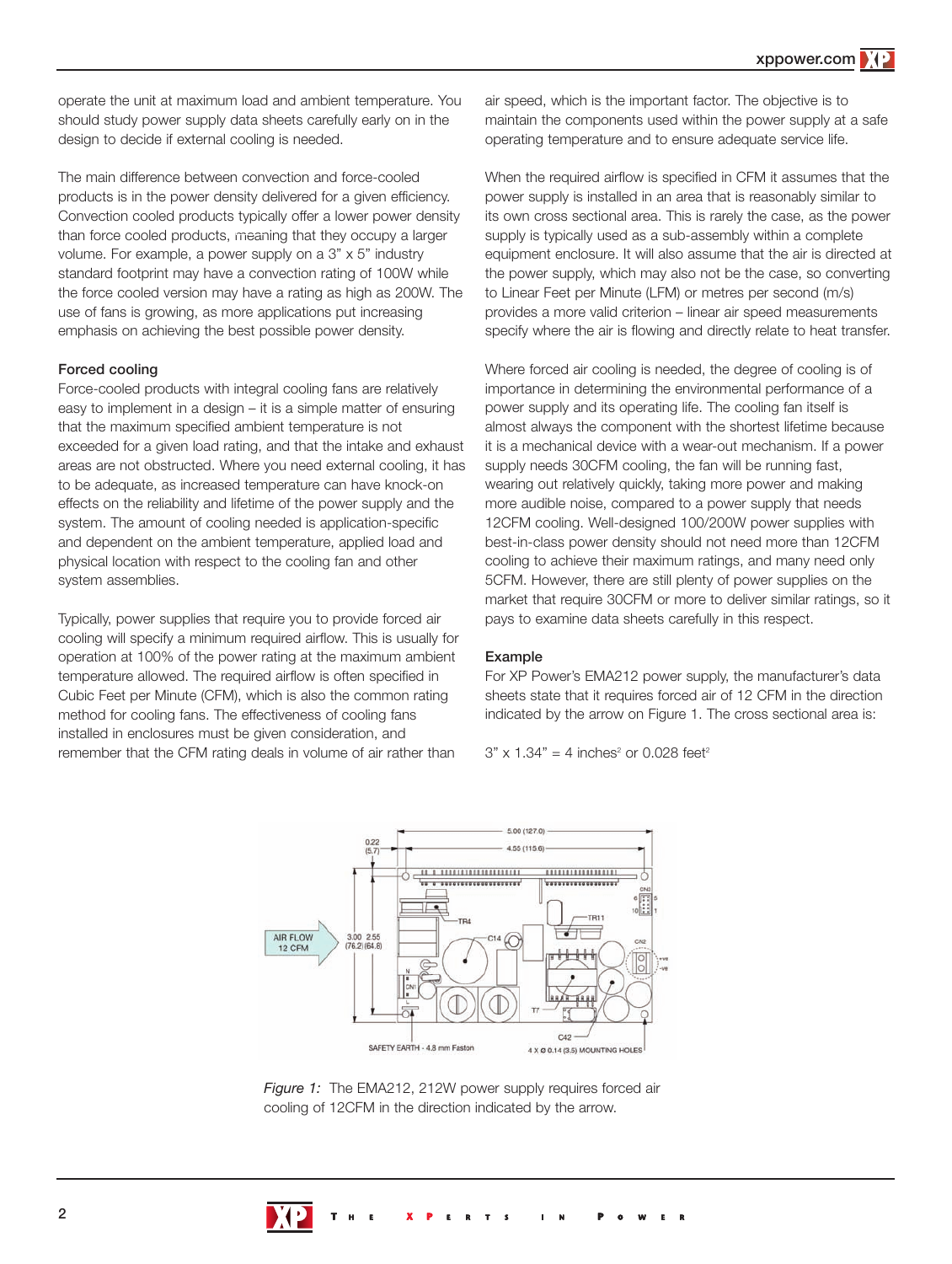Therefore the air velocity required is:

12/0.028 = 429 LFM or 2.17 m/s

This air speed can be measured locally to the power supply to ensure that sufficient forced air cooling is being applied.

#### **Testing**

Given the huge potential for variation between one application and another, the only real test is measurement of the temperature of the critical components within the power supply assembly when installed within the end application under the worst case external ambient conditions. Another option would be to model the application exactly using a suitable software simulation.

The criteria for safe operation will be specified for the power supply in question or can be obtained from the manufacturer. For the example above, the specific component temperatures for safe operation for the EMA212 are given in Table 1; these are typical for a power supply of this type.

| Temperature Measurements (Ambient ≤50 °C) |                    |  |
|-------------------------------------------|--------------------|--|
| Component                                 | Max temperature °C |  |
| TR4 case                                  | 110 °C             |  |
| C14                                       | 105 °C             |  |
| C42                                       | 105 °C             |  |
| TR11 case                                 | 110 °C             |  |
| T7 coil                                   | 120 °C             |  |

*Table 1:* Maximum operating temperatures for components labelled on Figure 1 in the EMA212 power supply.

While these figures will ensure safe operation, they do not give any indication of the service life that can be expected.

The lifetime of a power supply is largely determined by the temperature of the electrolytic capacitors, which have a wear out mechanism. As a general rule, capacitor lifetime can be doubled for every 10°C drop in operating temperature. The graph in figure 2 indicates the expected service life of the EMA212 power supply based on measurement of two key electrolytic capacitors.

Following the manufacturer's guidelines for safe and adequate cooling should always result in a safely operating power supply that meets or exceeds its life expectancy. In summary, if a power supply requires convection cooling, then it's usually just a matter of making sure that there is sufficient space around the power supply and that the ambient temperature isn't exceeded. Power supplies that include a fan require careful installation to ensure their intake and exhausts are not blocked. Applying your own external cooling is more complex, but air flow around the unit can be measured to make sure adequate air flow is forthcoming. As a final test, the temperature of critical components on the power supply can be measured to ensure they are within safe limits. Some manufacturers, including XP, offer thermal analysis services to determine these parameters and, in practice, it is only this kind of measurement and analysis, carried out in real-world operating conditions, which delivers results that can be relied upon with a high degree of confidence.

Decreasing the operating temperature of these components below the maximum, especially for electrolytic capacitors, will also markedly improve the service life of a PSU.



*Figure 2:* The increase in product service life caused by keeping the electrolytic capacitors at lower temperatures